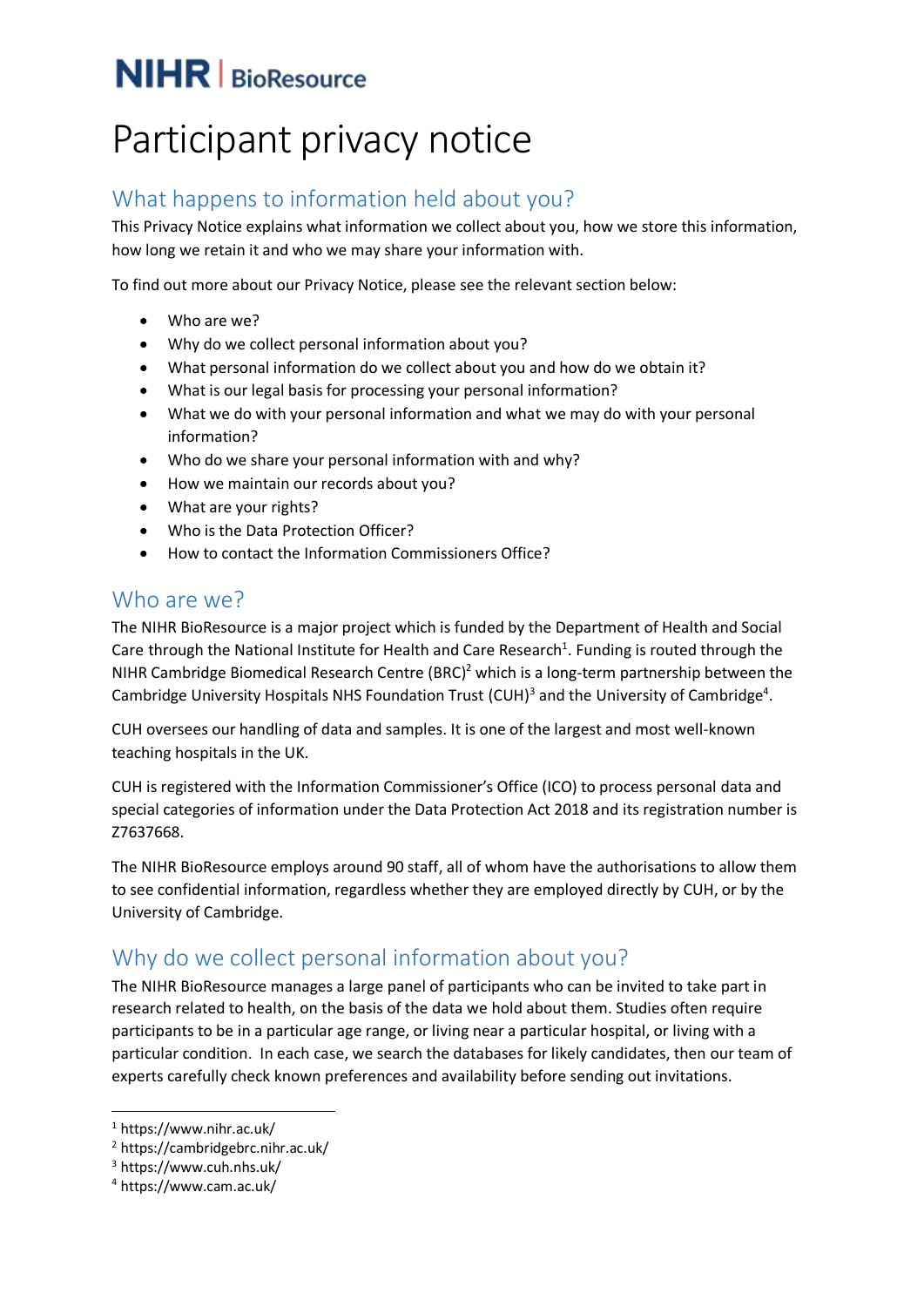Participants always have a right to decline these invitations, and have a right to see, correct or delete data we hold about them, as described below.

Participants are recruited from patient groups, from blood donor centres, and from the general population, including *via* schools.

The studies we support are run by independent academic researchers, clinicians or industry partners. If a study requires that we contact participants – for an additional sample, or to complete an online survey – separate ethical review is required before we approach participants on behalf of the researchers. If a study can be performed without re-contact – for example, a new analysis of an existing sample, or research using existing data that has been de-personalised – we can report it to the ethical committee as part of our annual progress report. In either case, we sit between the researchers and the participants: we do not do the research, nor give clinical care, but instead broker study contributions and contacts.

A list of approved studies is available online<sup>5</sup>, identifying for each study the lead researcher, the institution for which they work, a title and (for more recent studies) a plain language summary.

#### **For the re-contact part of the BioResource to work, we need to know who you are.**

Personal information can be held in a variety of formats, including electronically, in our secure databases, in other computer systems, in video and audio files and in paper format.

# What personal information do we collect about you and how do we obtain it?

Personal information about you is collected in a number of ways. This is mostly directly from you or your authorised representative when consenting to join the NIHR BioResource, but may also be from your clinical team if you have been recruited to one of the patient groups in the BioResource.

We will likely hold the following basic personal information about you:

- your name, including your preferred name or maiden name
- address (including any correspondence with you)
- telephone numbers including your mobile number
- date of birth
- vour GP details.
- your email address.

We also hold your NHS number, which can be used across the NHS to link patient details.

- $\circ$  In addition to the above, we may hold genetic data derived from your sample/DNA, and may also hold sensitive personal information such as ethnic origin (as declared by you) and information from your healthcare records, which could include:
- Notes and reports about your health, treatment and care, including:
	- o your medical conditions and other information such as smoking status
	- o results of investigations, such as x-rays and laboratory tests
	- o other personal information such as any learning disabilities.

-

<sup>5</sup> https://bioresource.nihr.ac.uk/studies/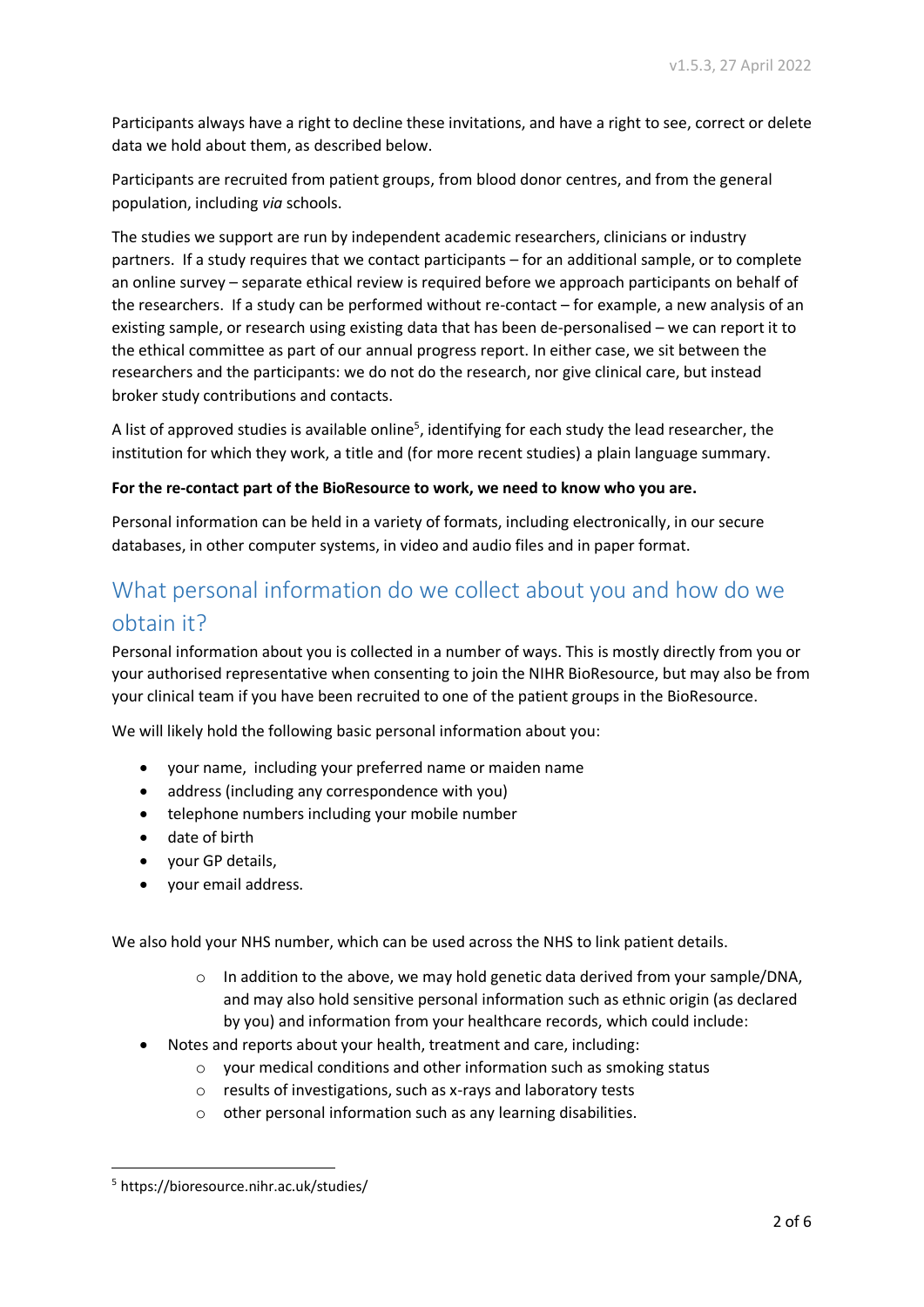It is important for us to have a complete picture of you as this will assist staff to invite the correct participants to each study according to the specific inclusion/exclusion criteria.

## What is our legal basis for processing your personal information?

Any personal information we hold about you is processed under Articles 6(1)(e) and 9(2)(j) of the Data Protection Act 2018, namely that we are processing data for *"scientific or historical research purposes"* and that this is *"necessary for the performance of a task carried out in the public interest"*

The public interest test is managed by an independent NHS Health Research Authority Research Ethics Committee<sup>6</sup>. Our approved studies are recorded at [https://www.hra.nhs.uk/planning-and](https://www.hra.nhs.uk/planning-and-improving-research/application-summaries/research-summaries/nihr-bioresource/)[improving-research/application-summaries/research-summaries/nihr-bioresource/](https://www.hra.nhs.uk/planning-and-improving-research/application-summaries/research-summaries/nihr-bioresource/) and [https://www.hra.nhs.uk/planning-and-improving-research/application-summaries/research](https://www.hra.nhs.uk/planning-and-improving-research/application-summaries/research-summaries/nihr-bioresource-rare-diseases/)[summaries/nihr-bioresource-rare-diseases/](https://www.hra.nhs.uk/planning-and-improving-research/application-summaries/research-summaries/nihr-bioresource-rare-diseases/)

For further information on Data Protection legislation please visit: <http://www.legislation.gov.uk/>

# What we do with your personal information and what we may do with your personal information?

#### What do we do with your personal information?

Our main use of your personal data is to contact you to invite you to participate in studies. However, we also use your NHS number and other personal details to request additional data from the NHS and other medical agencies that already hold it in central records: this is why we ask for your consent to access your medical and health-related records, including social care.

Your identifiable personal information (e.g. name, date of birth, NHS number, contact details) will only be passed to others, for instance to invite you to further research studies, with your **explicit** consent.

#### What we may do with your personal information?

The personal information we collect about you may also be used to:

- remind you about your appointments in relation to the BioResource and research studies, and send you relevant correspondence
- prepare statistics on our performance

**.** 

- report and investigate any complaints, claims and untoward incidents
- report events to the appropriate authorities, e.g. when we are required to do so by law
- contact you for feedback on your experiences as a participant in BioResource studies.

The BioResource would also like to inform you of our activities, and how your de-personalised data and samples have contributed to medical research, and may send you correspondence from time to time that you may find of interest.

Where possible, we will always look to de-personalise your personal information to protect confidentiality.

<sup>6</sup> https://www.hra.nhs.uk/about-us/committees-and-services/res-and-recs/research-ethics-committeesoverview/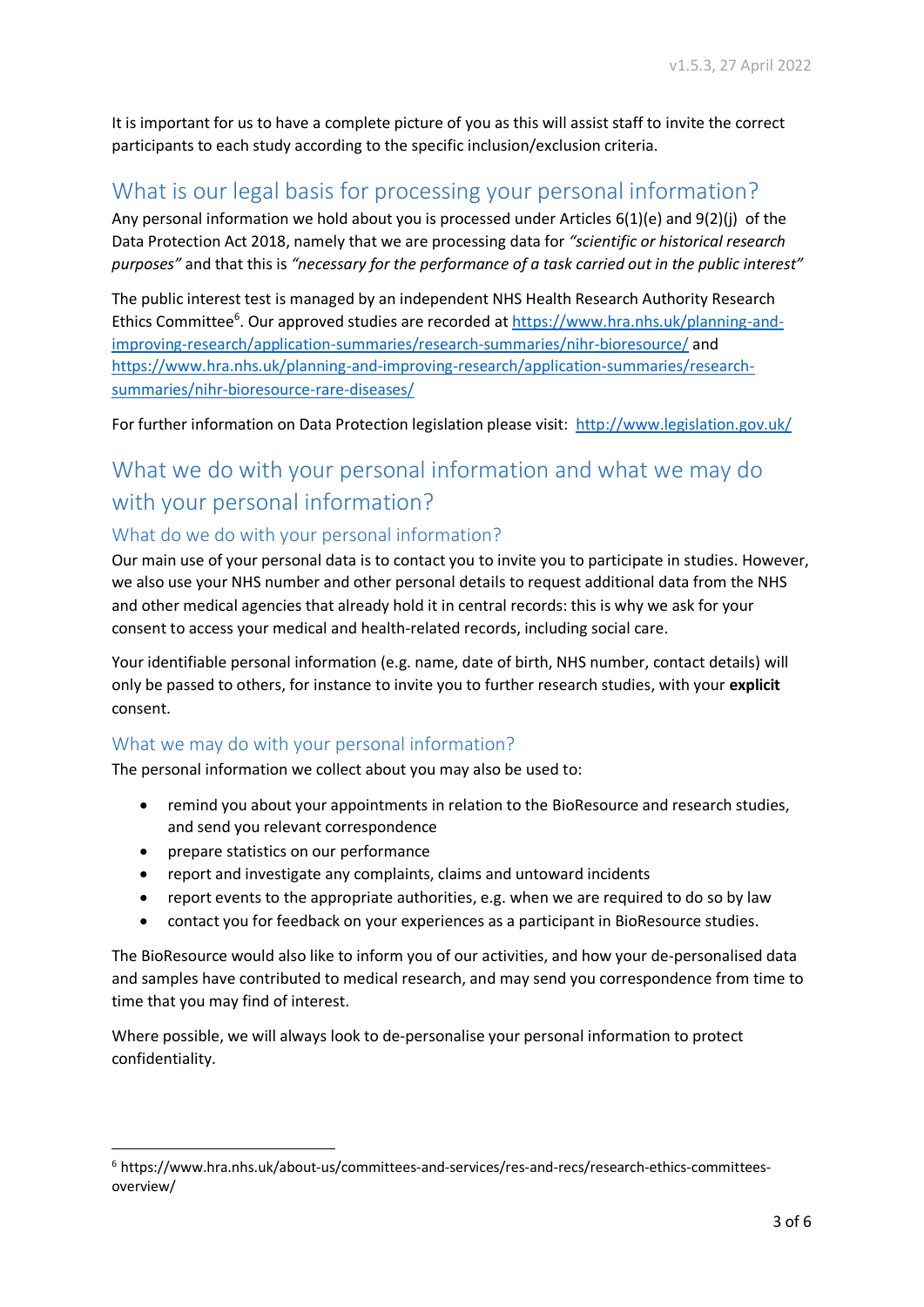# Who do we share your personal information with and why?

Personal information you provide to the NIHR BioResource in confidence will only be used for the purposes explained to you and to which you have consented. However, there may be exceptional circumstances as listed below, where we may be obliged to share data with other official bodies.

- 1. There are occasions where the BioResource is required by law to share information provided to us with other bodies responsible for auditing or administering public funds, e.g. in order to prevent and detect fraud.
- 2. There may also be situations where we are under a duty to share your information, due to a legal requirement. This includes, but is not limited to, disclosure under a court order, sharing with the Health & Safety Executive if you are involved in a reportable accident whilst taking part in one of our studies, the police for the prevention or detection of crime or where there is an overriding public interest to prevent abuse or serious harm to others and other public bodies (e.g. HMRC for the misuse of public funds).

The BioResource is required to protect your personal information, inform you of how your personal information will be used, and allow you to decide if and how your personal information can be shared.

UK National Research Ethics Committees can allow health researchers, including from universities, the NHS or companies to use **clinical information** including samples, images or data (with **identifiable personal information** removed) for medical research where this does not require any additional contact with participants. All such cases of approved research on de-personalised samples or data from BioResource participants is listed on our website<sup>7</sup>. Annual checks are performed to confirm whether continued data retention is required. If your **identifiable personal information** (the information that identifies you) is to be used in research you **will** be asked for your consent, and separate approval from a Research Ethics Committee will be sought.

## How do we maintain our records about you?

Your personal information is held in both paper and electronic forms. The NIHR BioResource will hold data for 10 years beyond the end of our funding, which currently runs until November 2022, subject to renewal.

We hold and process your information in accordance with the Data Protection Act 2018 as amended by the General Data Protection Regulation (GDPR) 2016, as explained above. In addition, everyone working for the BioResource must comply with the Common Law Duty of Confidentiality and take appropriate training in data protection and cyber security.

We have a duty to:

- maintain full and accurate records
- keep records about you confidential and secure
- provide information in a format that is accessible to you

The following staff groups at the BioResource may have access to the personal information we hold about you:

- study coordinators
- research nurses

<sup>-</sup><sup>7</sup> https://bioresource.nihr.ac.uk/studies/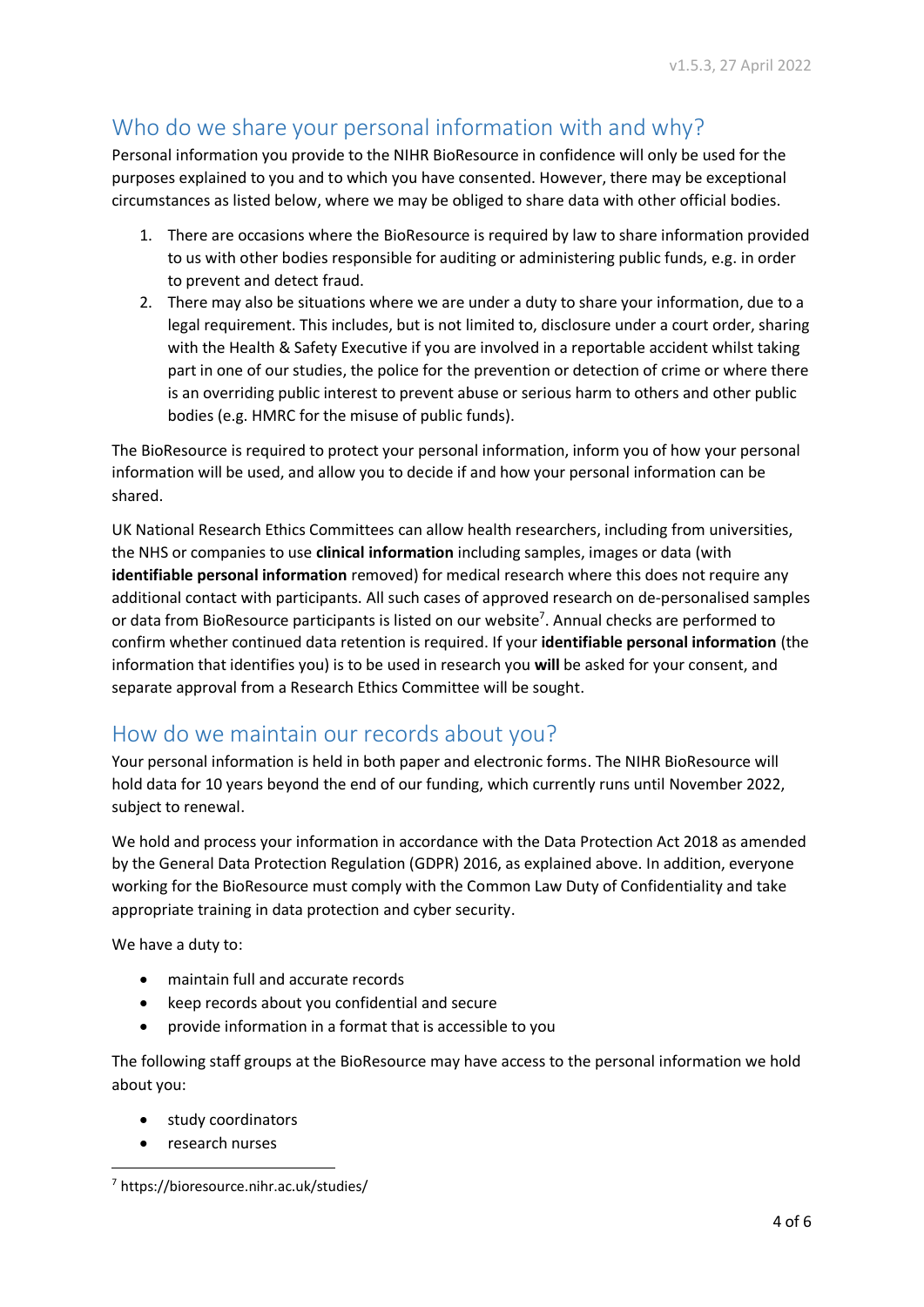- IT staff who support these staff members
- medical legal staff
- senior management team.

**Use of Email** - Some services in the BioResource provide the option to communicate with participants via email. This could include invitations to research studies or BioResource-related events, as well as emailing BioResource newsletters. Please be aware that we cannot guarantee the security of this information whilst in transit, and by accepting this service you are accepting this risk.

#### What are your rights?

If we need to use your personal information for any reasons beyond those stated above, we will discuss this with you and ask for your **explicit** consent. The Data Protection Act 2018 gives you certain rights, including the right to:

- Request access to the data we hold about you. This is described below.
- Request the correction of inaccurate or incomplete information recorded in our records. This is also explained on our website.
- Refuse/withdraw consent to the sharing of your records, or to the BioResource as a whole. The process is explained on the "Leave Us" page of our website: <https://bioresource.nihr.ac.uk/participants/members/leave-us/>
	- o Please note that the BioResource is not part of the NHS opt-out provisions, and exercising your right to opt-out of NHS data sharing<sup>8</sup>, will not impact your membership of the BioResource.
- Request that we delete your personal data, subject to certain safeguards. This is also explained further on our website.

If you wish to discuss how we handle your personal data, you can contact us:

Telephone: 0800 090 22 33 Email: [nbr@bioresource.nihr.ac.uk](mailto:nbr@bioresource.nihr.ac.uk)

-

To request a copy of the data we hold on you, please email us as above, or write to:

NIHR BioResource Box 299 University of Cambridge and Cambridge University Hospitals NHS Foundation Trust Cambridge Biomedical Campus Hills Road Cambridge CB2 0QQ

We will confirm receipt of your request as soon as possible. We may need to ask you whether you can narrow down your request to help us collate the information. However, the data we hold should be with you within 30 days.

If you wish to raise a complaint on how we have handled your personal data, you can raise this with us, as above, or you can contact the Trust's Data Protection Officer who will investigate the matter.

<sup>8</sup> https://www.nhs.uk/using-the-nhs/about-the-nhs/opt-out-of-sharing-your-health-records/